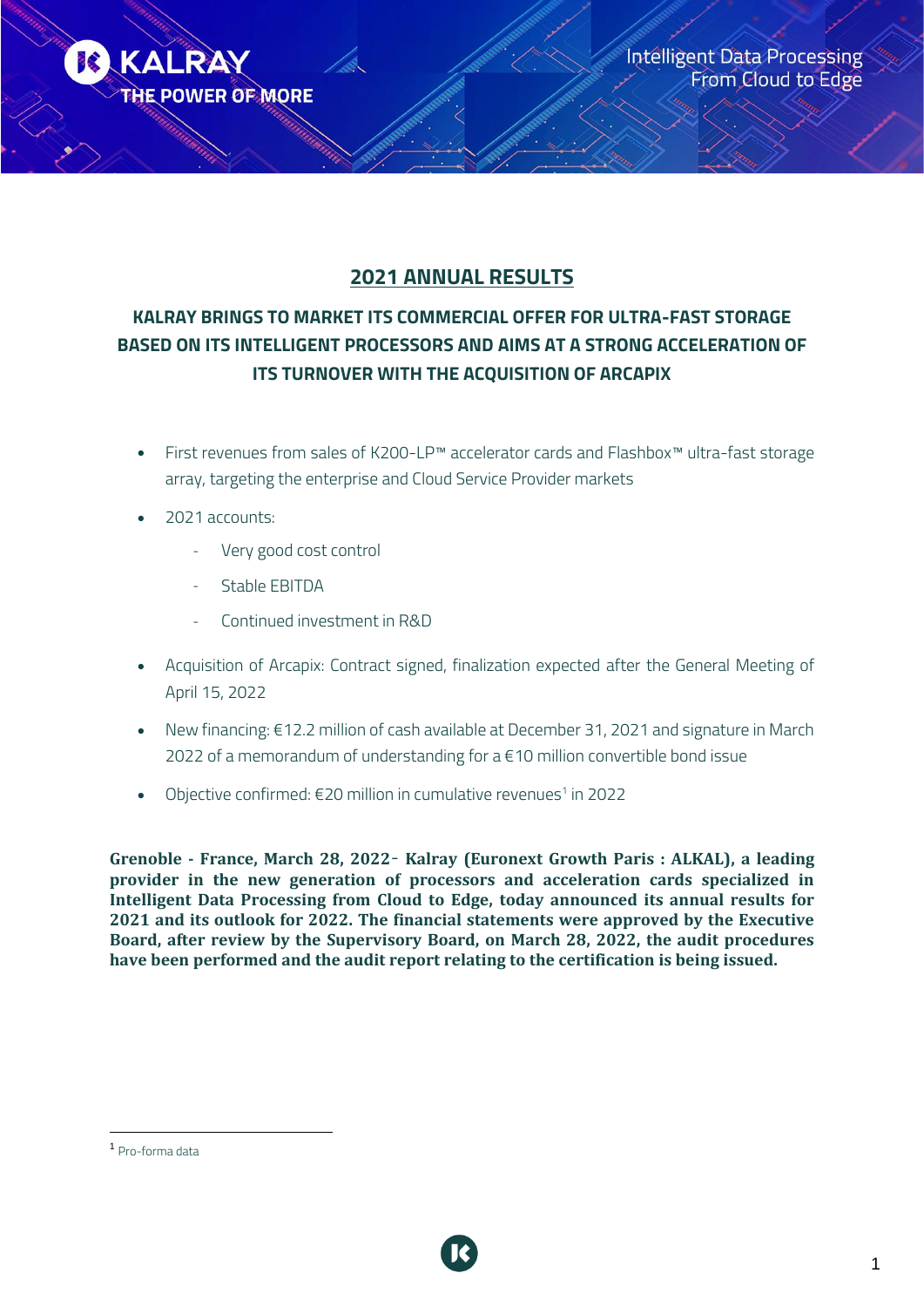

### Éric Baissus, President and CEO, declares:

"In 2021, we have continued to follow our roadmap while continuing to manage our costs in a very rigorous manner. As a result, we have been able to maintain a stable EBITDA while investing for the future, in particular in our next generation Coolidge 2™ processor.

Fiscal year 2022 marks the beginning of a new page in our history: the acquisition of Arcapix, which is expected to be completed in April, will give us the means to accelerate the deployment and support of our solutions in the market and to grow our revenue very significantly. At the same time, we will continue to work with main players in the storage, 5G, and edge computing industries to become a major global player in the semiconductor and intelligent data processing markets. "

## **FIRST REVENUES FROM HIGH-PERFORMANCE STORAGE, STRATEGIC PARTNERSHIPS IN EDGE COMPUTING AND 5G**

Fiscal year 2021 saw the commercial launch and first revenues from the comprehensive and integrated offering targeting the next generations of servers and boards for the high-performance storage market. Kalray launched two flagship products in this fiscal year 2021: The K200-LP™ acceleration card and its new NVMe storage array, the Flashbox™, developed in collaboration with Viking Enterprise Solutions, a subsidiary of global leader Sanmina.

In parallel with the commercial deployment of its offer in the storage market, Kalray has continued to work with major players and its strategic partners. For example, Kalray has continued its collaboration with NXP to address the **automotive** market, working in particular on the integration of Kalray's acceleration cards into the BlueBox 3.0. BlueBox 3.0 is NXP's development platform for the next generation of vehicles.

Kalray has also made significant progress in setting up partnerships to develop an acceleration card offering for the 5G market. Kalray has announced a partnership with Orange, Bull/Atos, Renault and 6WIND ("France Relance" and "Investissement d'avenir PIRANA" projects)<sup>2</sup>. Kalray has also been selected by Vodafone as one of several companies developing hardware solutions for 5G in its new R&D lab in Malaga, Spain.

Finally, the 5G-OPERA project, in which Kalray participates, has been selected among the 4 projects supported by France and Germany in the field of 5G private networks. The goal is to build a Franco-German sovereign ecosystem in the field of 5G private telecommunications networks in Europe.



<sup>2</sup> Press release of July 6, 2021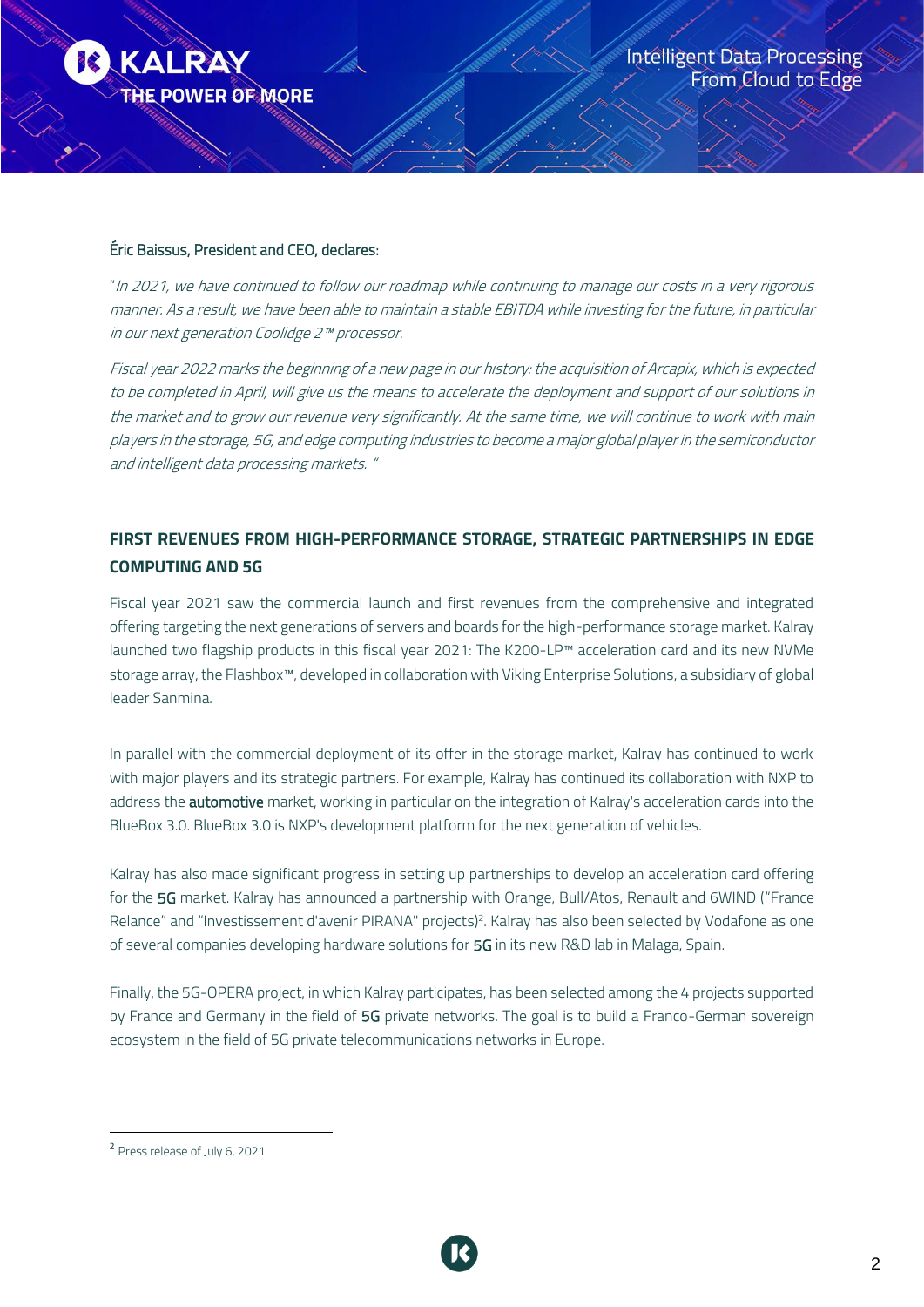

# **ANNUAL RESULTS 2021: GROWTH IN OPEX LOWER THAN FORECAST THANKS TO GOOD COST CONTROL - STABLE EBITDA**

For the year 2021, Kalray will achieve a turnover of 1,454 K€, up +40.7% (1,033 K€ as of December 31, 2020), in a context still disrupted by the shortage of components and the postponement of decisions by the main players.

Total operating revenues reached 12,336 K€, up +15.0% year-on-year. It includes 8,323 K€ of capitalized production, nearly 40% of which is related to the development of Kalray's next generation Data Processor, Coolidge 2™. As a reminder, a significant portion of the funding for Coolidge 2™ R&D is covered by the government-funded future investment program, "CARAIBE".

Current expenses are well under control, increasing slightly by 7.8% to 17,585 K€ at December 31, 2021, compared to 16,311 K€ at December 31, 2020, a level well below the forecasts (+20% announced in the press release of April 20, 2021).

The increase is mainly due to external expenses (+15%) related to one-off subcontracting expenses (notably for customer projects), design tool licenses, marketing expenses and personnel expenses. It should be noted that Kalray has 103 employees at the end of December 2021, a level in line with forecasts, compared with 90 at the end of 2020.

In the end, EBITDA<sup>3</sup> was stable at -5 771 K€ at December 31, 2021, compared with -5 862 K€ at December 31, 2020.

Depreciation, amortization and provisions increased by 4,034 K€ compared to December 31, 2020, to -12,852 K€, due to investments made in Kalray's latest generation Coolidge™ processor (manufacturing masks, test equipment).

After taking into account the research tax credit (+21% to 3,613 K€), the adjusted operating result<sup>4</sup> is -15 010 K€ compared to -11 687 K€. The net result is -15,115 K€ at December 31, 2021 versus -11,818 K€ at December 31, 2020.

<sup>&</sup>lt;sup>3</sup> EBITDA: Earnings Before Interests, Taxes, Depreciation, and Amortization

<sup>4</sup> Adjusted operating result : Operating result + Research tax credit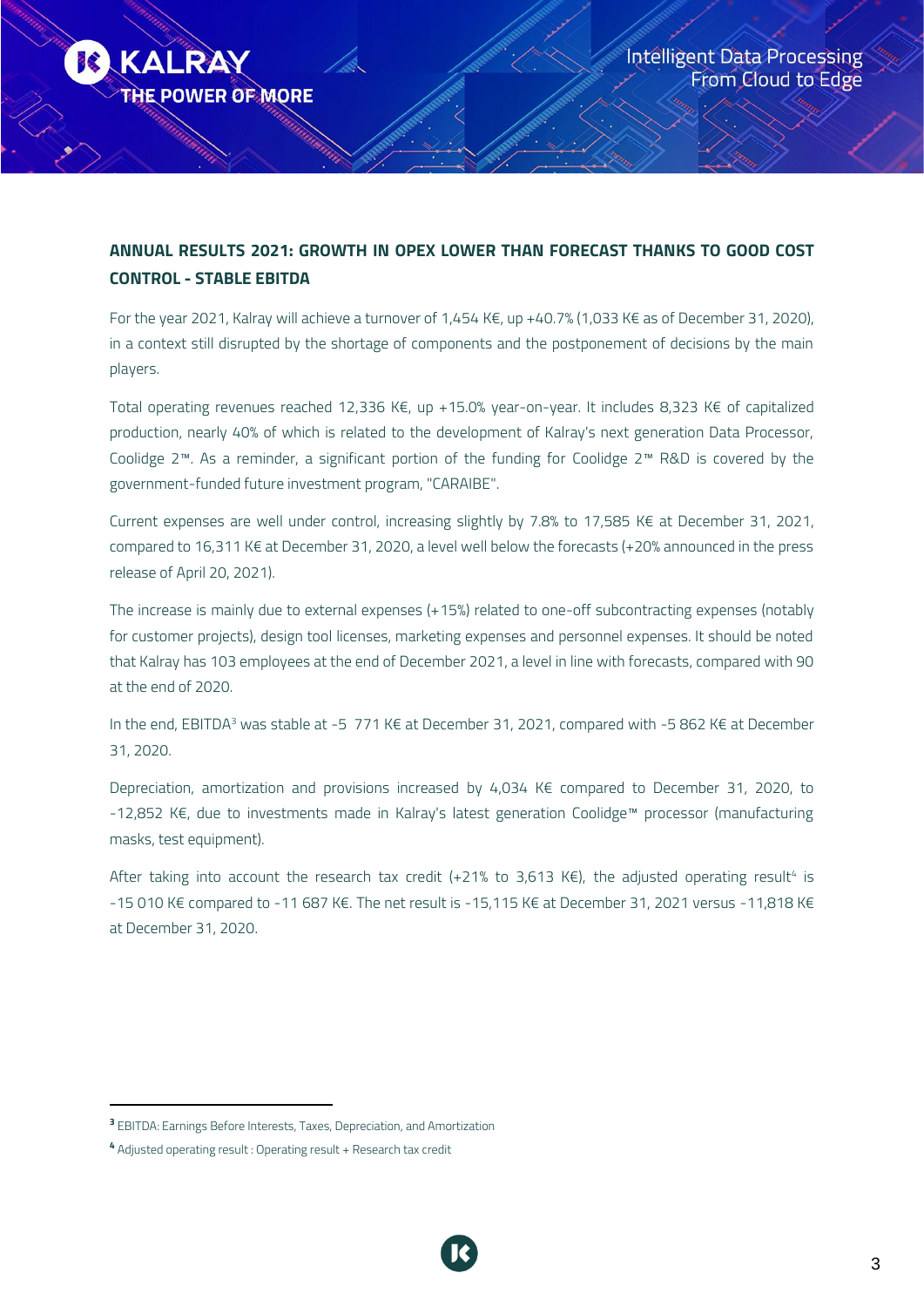

#### **AVAILABLE CASH AND SECURING ADDITIONAL FINANCING**

As of December 31, 2021, Kalray's available cash amounted to 12,222 K€, compared to 20,238 K€ as of December 31, 2020. The financing line signed with Kepler Cheveux has been used up to 10.6 M€ as of December 31, 2021, out of a total of 12 M€, and has allowed to cover for a large part the cash flows related to operations (-7,063 K€) and investments (-5,359 K€). After the close of the fiscal year, the financing facility was used in its entirety.

Financial debts amounted to 11,612 K€ (including 6,286 K€ of conditional advances and 5,326 K€ of bank debts corresponding essentially to the "PGE" state-guaranteed loans being amortized over 4 years from mid-2022. Shareholders' equity amounted to 25,627 K€.

To complete its financial resources and cover its needs for more than 12 months, Kalray has signed a memorandum of understanding for the issuance of convertible bonds for an amount of 10 M€. The issue should be finalized shortly and will be the subject of a press release.

### **A CHANGE OF DIMENSION WITH THE ACQUISITION OF ARCAPIX**

Kalray has announced that it has signed an agreement to acquire Arcapix Holdings Ltd, a leading software company specializing in high-performance storage solutions for compute-intensive applications 5 .

This acquisition will allow Kalray to accelerate its commercial deployment in France and abroad, by giving access to a portfolio of customers in markets with very demanding needs in terms of storage and data management (media, artificial intelligence, health, scientific research), as well as to a network of strategic resellers, including Dell Technologies.

With this transaction, Kalray will also make a significant change in size with the integration of more than 50 employees in the UK and the USA. Kalray's workforce will grow from approximately 100 employees at the end of 2021 to more than 150 after the acquisition, with a significant strengthening of sales, pre-sales and customer support functions.

In parallel, Arcapix and Kalray are already working on integrating Kalray's acceleration cards into Arcapix's solutions for an integrated solution to be released in the second half of 2022.



<sup>5</sup> Press release of March 3, 2022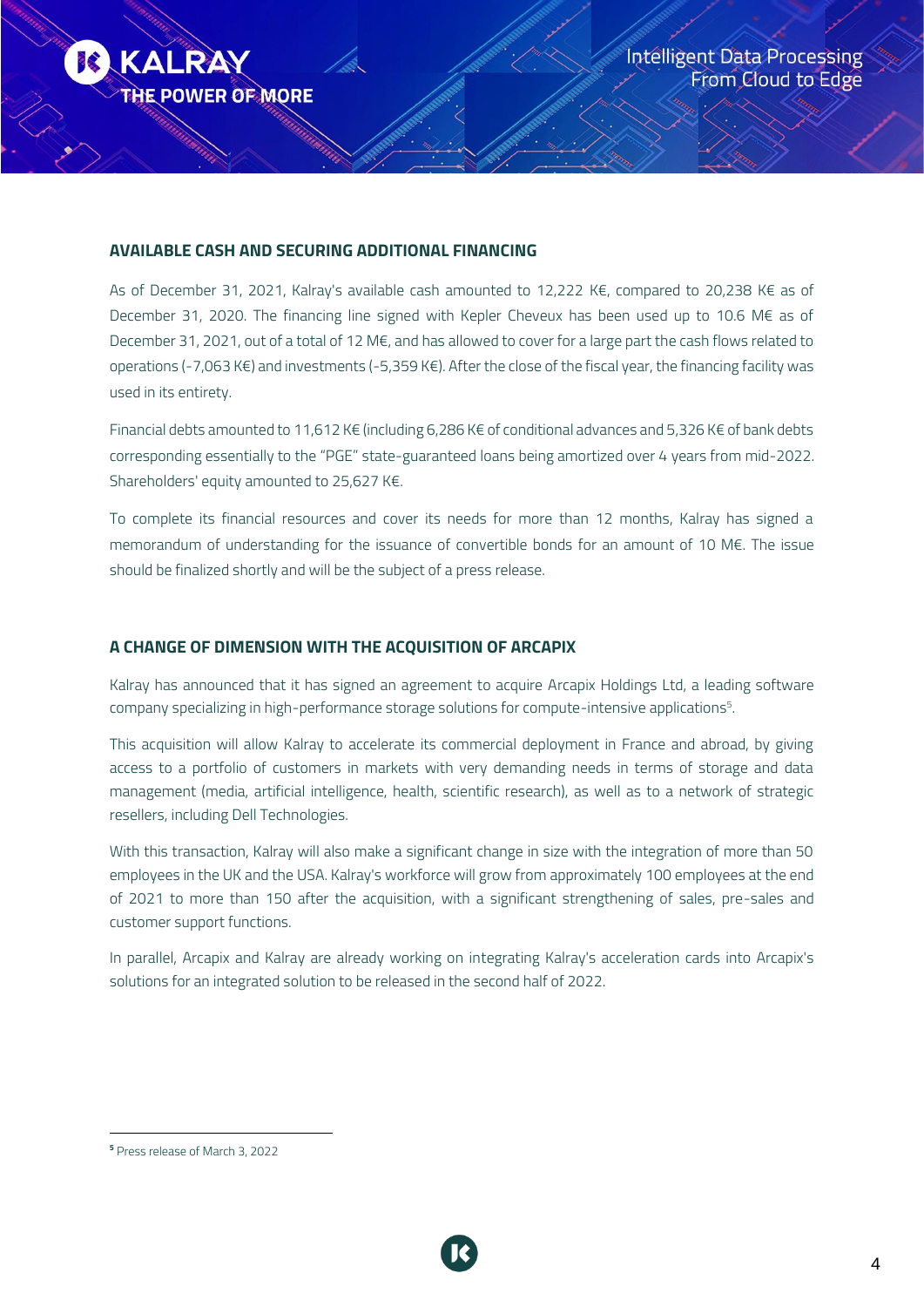

As already mentioned in the last announcements regarding this transaction, Kalray acquires 100% of the share capital of Arcapix Holdings Ltd for a maximum amount of 464,770 Kalray shares <sup>6</sup> and 0.9 million euros paid in cash subject to future adjustments. By way of illustration, a shareholder holding 1.00% of the current share capital of Kalray prior to the completion of the acquisition would hold a 0.93% interest if all of the aforementioned Kalray shares were allocated to the sellers.

The transaction is expected to close after the approval of Kalray's extraordinary General Meeting of Shareholders which will be held on April 15, 2022 7 .

## **HENRI RICHARD JOINS THE SUPERVISORY BOARD OF KALRAY**

Mr Henri Richard has been appointed independent board member of Kalray. H. Richard has held numerous senior management positions with leading companies in the IT industry. Amongts them are Executive Vice President, Chief Sales and Marketing Officer at AMD, Senior Vice President, Chief Sales and Marketing at Freescale. In the last decade, he led the Worldwide OEM sales at Sandisk Corporation until the sale of the company to Western Digital, and then became Executive VP at NetApp until his retirement in June 2020. Mr H. Richard is currently an executive partner at Gartner.

#### **20 MILLION IN CUMULATIVE REVENUES AND STABLE EBITDA IN 2022**

For 2022, Kalray anticipates a cumulative revenue of  $E$ 20 million<sup>8</sup> and a stable EBITDA after taking into account the accretive effect of Arcapix which will compensate continued investment of the offer.

At this stage, Kalray's management does not anticipate any impact of the current crisis in Ukraine on the company's turnover in 2022.

The 2022 fiscal year should thus mark a change in dimension to reach the ambition of annual revenues of €100 million in 2023.



<sup>6</sup> At closing, 73,384 shares would be issued to the sellers and the balance of the purchase price of up to 391 386 additional shares will be paid in several deferred instalments over 3 years depending on the presence of the founders and completion of performance objective. The price per Kalray share that would be used in the acquisition would be equal to € 36.12 (the volume-weighted average price of the shares of Kalray over the 180-trading-day period immediately preceding the signature of the non-binding tem sheet related to the contemplated transaction).

<sup>7</sup> Publication au Balo n°30 du 11 mars 2022 (avis de réunion)

<sup>8</sup> Pro forma data integrating Arcapix over 12 months - As of March 31, 2021, Arcapix generated a positive EBITDA for annual revenues of approximately €7 million - unaudited data